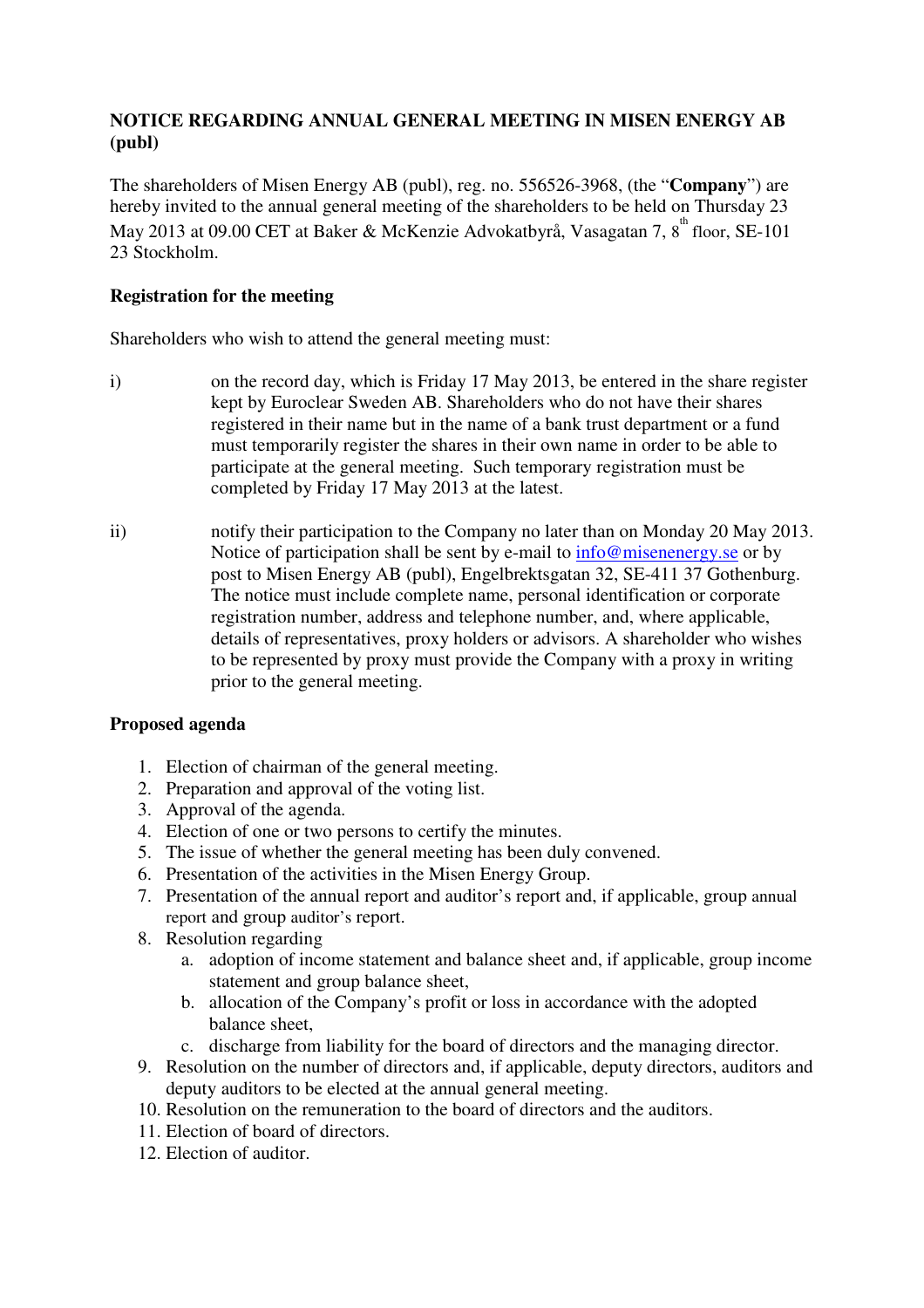- 13. Resolution to authorise the board of directors to issue shares, convertible bonds and/or warrants, in total not exceeding 10 % of the total number of shares and votes in the Company
- 14. Closing of the general meeting.

## **Number of shares and votes**

The total number of shares and votes in the Company on 23 April 2013 are 145,068,222, whereby each share represents one vote. Only one class of shares exists. The Company does not own any shares in the Company.

## **Proposal for Resolutions**

### **Section 9: Determining the number of directors and deputy directors**

Proposed number of directors and deputy directors will be presented at the annual general meeting at the latest.

### **Section 10: Resolution on the remuneration to the board of directors and the auditors**

Shareholders who represent more than 50 % of the votes in the Company propose that the chairman shall receive a remuneration of EUR 60,000 and that the other directors of the board shall receive a remuneration of EUR 40,000 each. In addition to this amount, a fixed amount of USD 310,000 shall be paid to the chairman of the board in his capacity as executive chairman. The auditors are proposed to be remunerated in accordance with invoiced charges for services provided.

#### **Section 11: Election of board of directors**

Shareholders representing more than 50 % of the votes in the Company propose re-election of the following ordinary directors:

- Tore I Sandvold, also proposed for re-election as chairman of the board
- Dimitrios Dimitriadis
- Hans Lundgren
- Knud H Nørve

Other proposed directors will be presented at the general meeting at the latest, if any.

#### **Section 12: Election of auditor**

Shareholders representing more than 50 % of the votes in the Company propose re-election of Öhrlings PricewaterhouseCoopers AB as auditor until the end of the next annual general meeting.

#### **Section 13: Resolution to authorise the board of directors issue shares, convertible bonds and/or warrants, in total not exceeding 10% of the total number of shares and votes in the Company**

The board of directors proposes that the general meeting resolves to authorise the board of directors until the end of next annual general meeting to resolve of issue of shares, convertible bonds and/or warrants on one or more occasions, with or without preferential rights for the shareholders, in total not exceeding ten (10) per cent of the total number of shares and votes in the Company, to be paid in cash, in kind and/or by means of set-off. The share issue price shall be as close as possible in relation to the current market value with deduction of the discount necessary to attract subscription of shares.